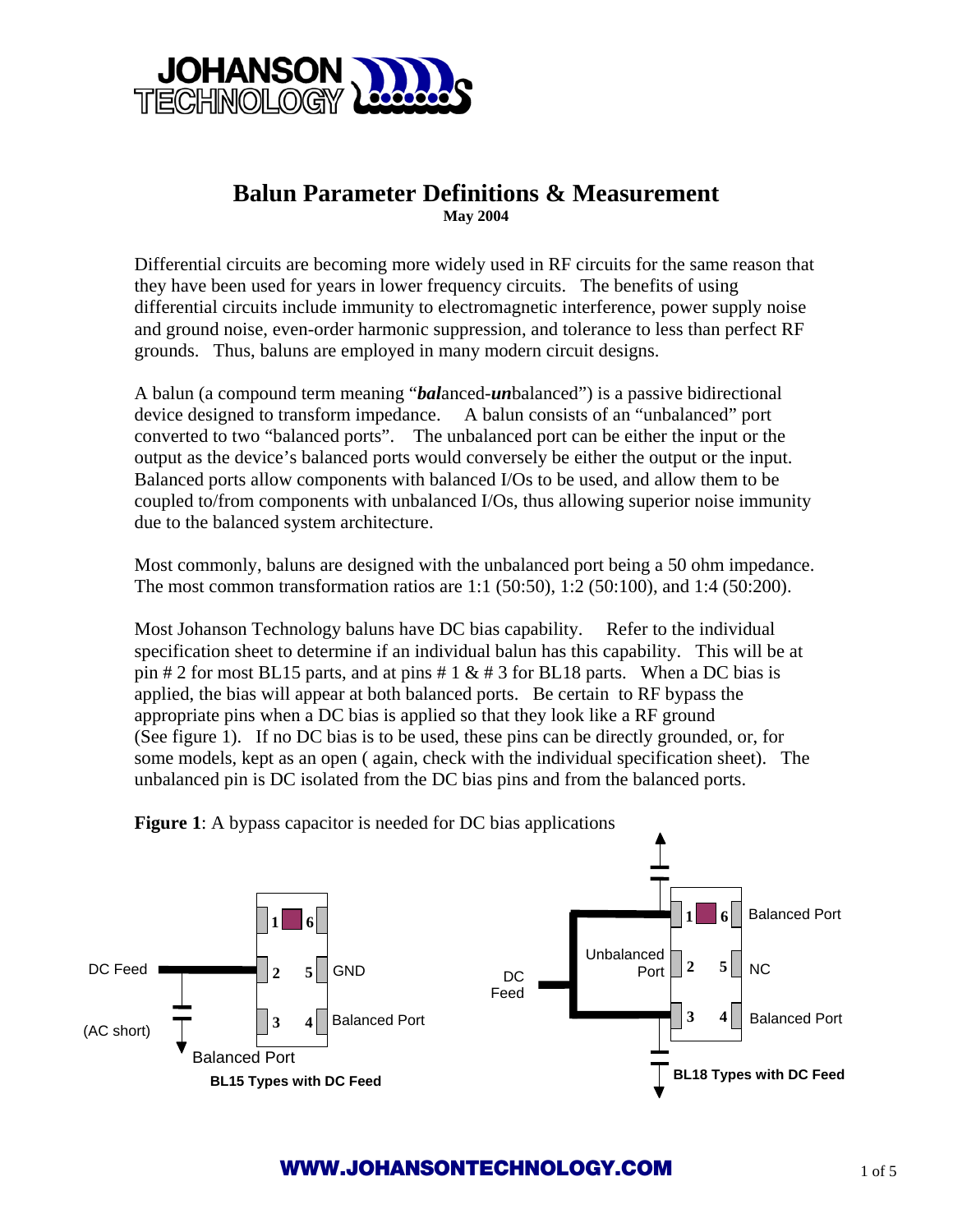It is difficult to provide accurate characterization of baluns for two primary reasons: it is a 3-port device, and the input an output typically have different impedances from each other, making network analyzer calibration more difficult. In order to characterize baluns, Johanson Technology uses two types of test boards. The "A" type test board is designed to have two baluns of the same part number mounted on it in a back-to-back configuration. It has two 50 ohm I/Os whereby one I/O is connected to the unbalanced port of one of the baluns, and the other I/O is connected to the unbalanced port of the other balun. The balanced ports of one of the baluns are directly connected to the balanced ports of the other balun. The through insertion loss can be determined by dividing by two.

The "B" type test board is designed to have one balun mounted on it and has three I/Os (one unbalanced, two balanced).

Edge mounted SMA connectors can be supplied with either board if desired. Please contact Johanson Technology applications engineering for more information.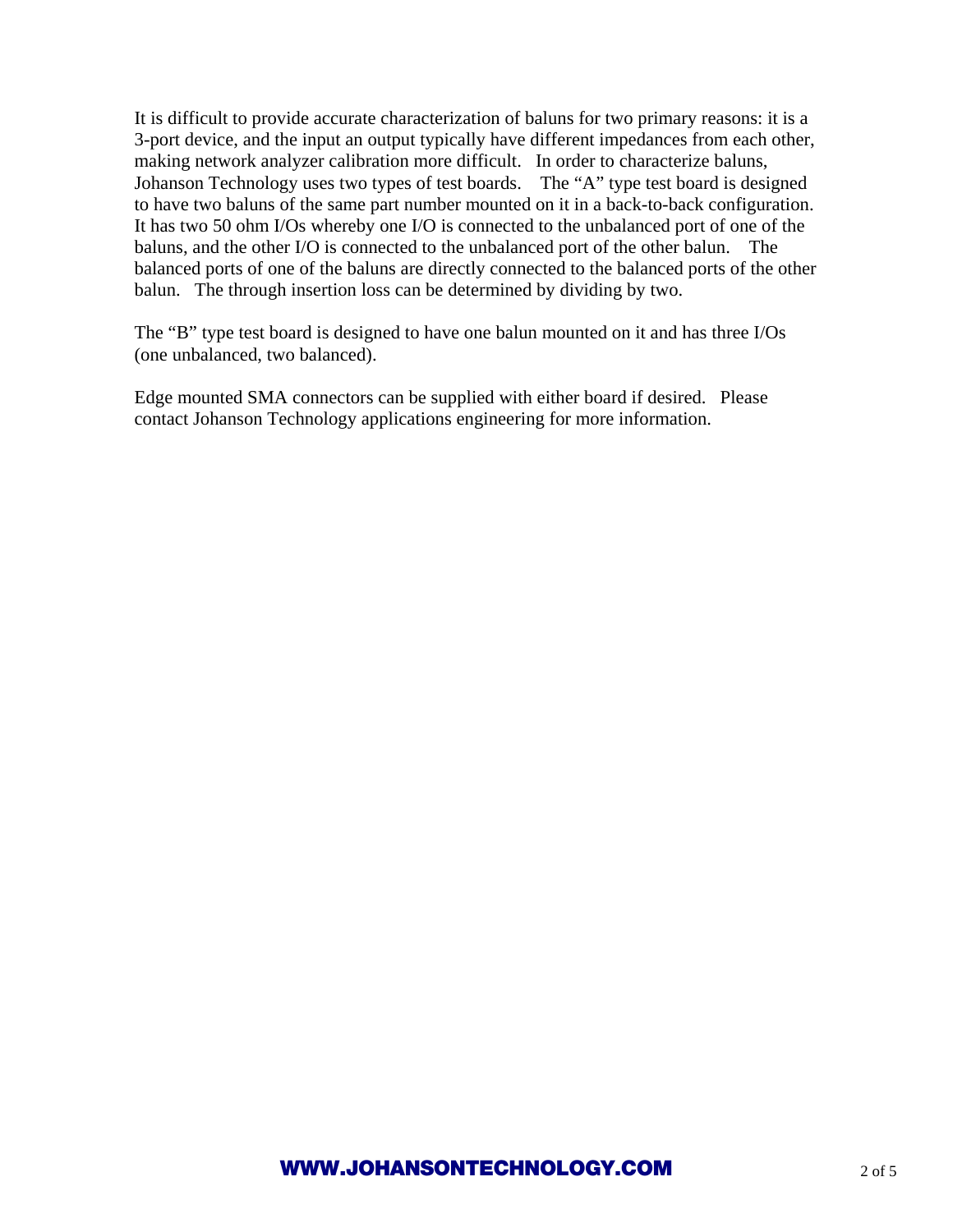**Figure 2 (Hookup for BL14 types)** : The following tests can be done with an "A" type board. For the return loss test, a 50, 100, or 200 ohm chip resistor (value dependent on the tranformation ratio of the DUT) is mounted between the balanced ports in place of the second balun.



**Figure 3 (Hookup for BL14 types)** : The Amplitude and Phase Imbalance are measured in a setup per the following: The "B" style board can be used for this measurement. The values of the resistors are 25, 50, or 100 ohm chip resistors (values being dependent on the transformation ratio of the D.U.T.). The component schematically shown as a switch represents switching done in test either by a 3-Port Network Analyzer, or by hardwiring in each respective position.



## **WWW.JOHANSONTECHNOLOGY.COM** 3 of 5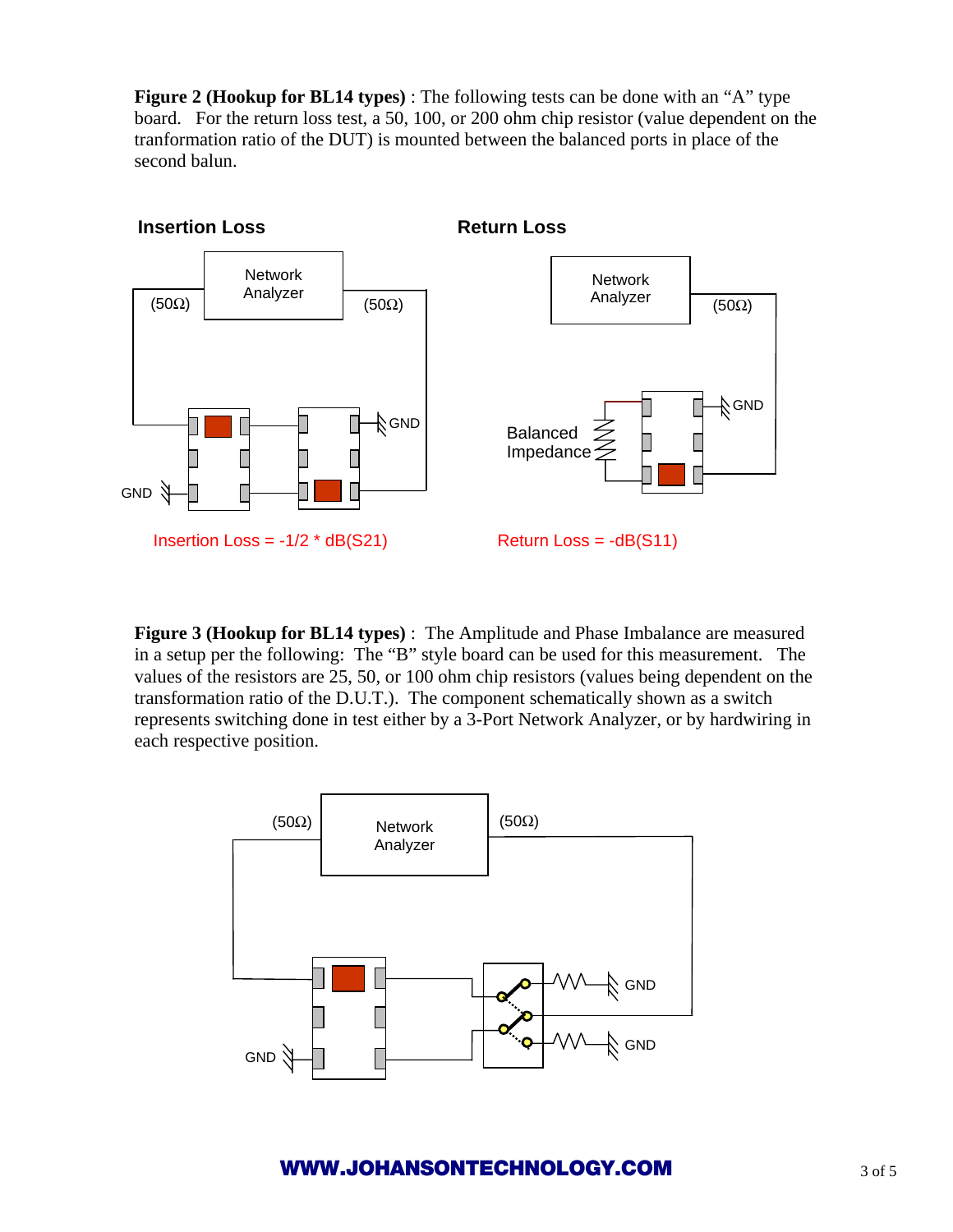**Figure 4 (Hookup for BL15 types)** : The following tests can be done with an "A" type board. For the return loss test, a 50, 100, or 200 ohm chip resistor (value dependent on the tranformation ratio of the DUT) is mounted between the balanced ports in place of the second balun.



**Figure 5 (Hookup for BL15 types)** : The Amplitude and Phase Imbalance are measured in a setup per the following: The "B" style board can be used for this measurement. The values of the resistors are 25, 50, or 100 ohm chip resistors (values being dependent on the transformation ratio of the D.U.T.). The component schematically shown as a switch represents switching done in test either by a 3-Port Network Analyzer, or by hardwiring in each respective position.



## **WWW.JOHANSONTECHNOLOGY.COM** 4 of 5